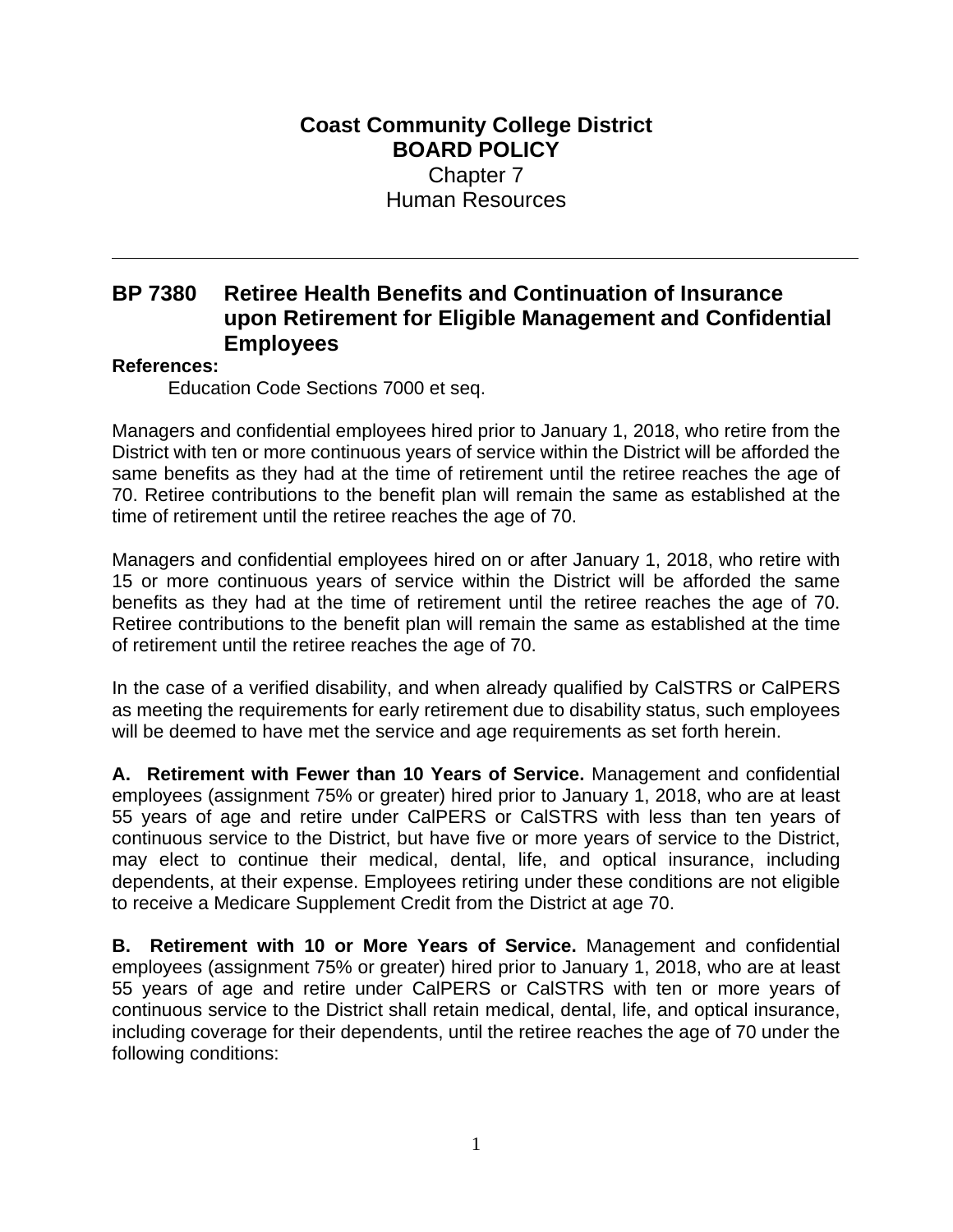- 1. At the age of 65 and/or when the retiree becomes Medicare-eligible, the retiree must enroll in the District's United Health Care Medicare Advantage PPO Plan or the District's Kaiser Senior Advantage HMO Plan in order to remain eligible for continuation of benefits. The District's self-funded Delta Health Systems Medicare Supplement PPO Plan is not available to retirees once they reach age 65.
- 2. Retirees must also enroll in all available Medicare related programs as required by the District at age 65, and/or when the retiree becomes Medicare-eligible, in order to remain eligible for continuation of benefits.
- 3. For employees who retire between January 1, 2018 and June 30, 2019, and who enroll in the District's United Health Care Medicare Advantage PPO Plan, are age 65 or older, and whose spouse or allowable dependent is younger than the retiree, the spouse or allowable dependent shall be permitted to remain on the District's self-funded Delta Health Systems Medicare Supplement PPO Plan, until such time as the spouse or dependent becomes Medicare eligible and/or reaches age 65, at which time the spouse or dependent must enroll in the District's United Health Care Medicare Advantage PPO Plan or the District's Kaiser Senior Advantage HMO Plan and all available Medicare related programs as required by the District in order to remain eligible for the continuation of benefits.
- 4. The District and the retiree will contribute towards the cost of benefits in the same amount as if the retiree had remained in active status. The retiree must pay their premium to the District one month in advance in order to remain eligible for the continuation of benefits.

**D. Retirement with 15 or More Years of Service.** Management and confidential employees (assignment 75% or greater) hired on or after January 1, 2018, who are at least 60 years of age, retire under CalPERS or CalSTRS with 15 or more years of continuous service to the District shall retain medical, dental, life and optical insurance, including coverage for their dependents, until the retiree reaches the age of 70 under the following conditions:

- 1. At the age of 65, the retiree must enroll in the District's United Health Care Medicare Advantage PPO Plan or the District's Kaiser Senior Advantage HMO Plan in order to remain eligible for continuation of benefits. The District funded Delta Health Systems PPO Plan is not available to retirees once they reach age 65.
- 2. Retirees must also enroll in all available Medicare related programs as required by the District at age 65 in order to remain eligible for continuation of benefits.
- 3. The District and the retiree will contribute toward plan costs in the same amount as if the retiree had remained in active status. The retiree must pay their premium